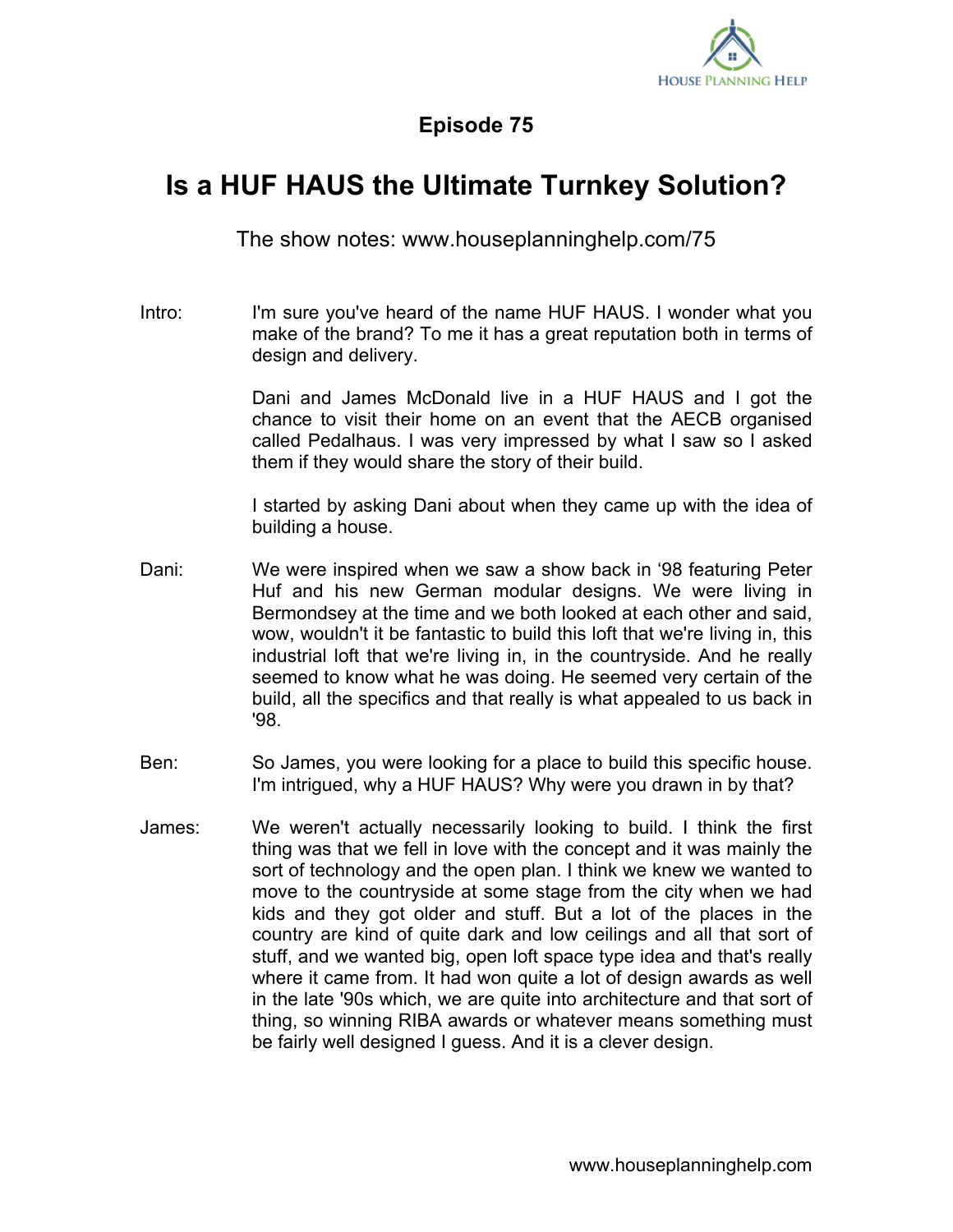

- Ben: How did they pitch this at a conference, because it's one thing being in a HUF HAUS, but how did you know it was a good idea just be looking and chatting to him?
- Dani: We met with Peter Huf when he had only one and a half houses built over in Surrey. He'd built a house for a mother and he had two sons who followed in the mother's footsteps. And we went and actually met him, and his wife and his family. The thing that struck me was that he took the desire lines of a family into consideration and it was very, very bespoke to your lifestyle. Of course the efficiency again was just the respect that they had for them for when they came to a plot it was a silent build, there was no noise, everything was pre-fab it's just screwed in together, so it's very very quiet. It's not loud on the environment. They invite the countryside and the environment into the house which also really turned me on because if you have a glass house you want to feel that you're absorbing the outside inside. He didn't really have to sell us too much. I think we knew we wanted one but the more we spoke to him the more and more we were keen to find the right plot to build this house.
- Ben: And James, I know having a bit of an insight into this project that that was a major challenge.
- James: Yeah, I mean the plots are difficult. We were living in London at the time so we looked at essentially four or five counties. We were looking at Hertfordshire, Essex, Kent, you can't narrow it down to a local area so easily, and plots are also very expensive, so we did look for a while. We had one that fell through and eventually we bit the bullet, sold up in London and came down to this area which was kind of our favourite area and rented for a while and kept looking and we were lucky enough to find this one. But once the estate agents know what you want you get first advice and you can get in there quite quickly. We were lucky to find what I think is a fantastic plot.
- Ben: So I'll describe the situation. We are sitting in a room at the moment that is looking out on trees, through both of these windows and even if I look back through the other side of the house, the beautiful garden. That's very difficult to find as far as I'm aware, so was this sort of plot on the market, where you can't see another house?
- Dani: Well I was doing a lot of the groundwork. I was driving back and forth from London every week for almost I daresay 10 years, which sounds crazy! And I wanted where you couldn't see anyone but it also had to tick the boxes of good schools, it also had to tick boxes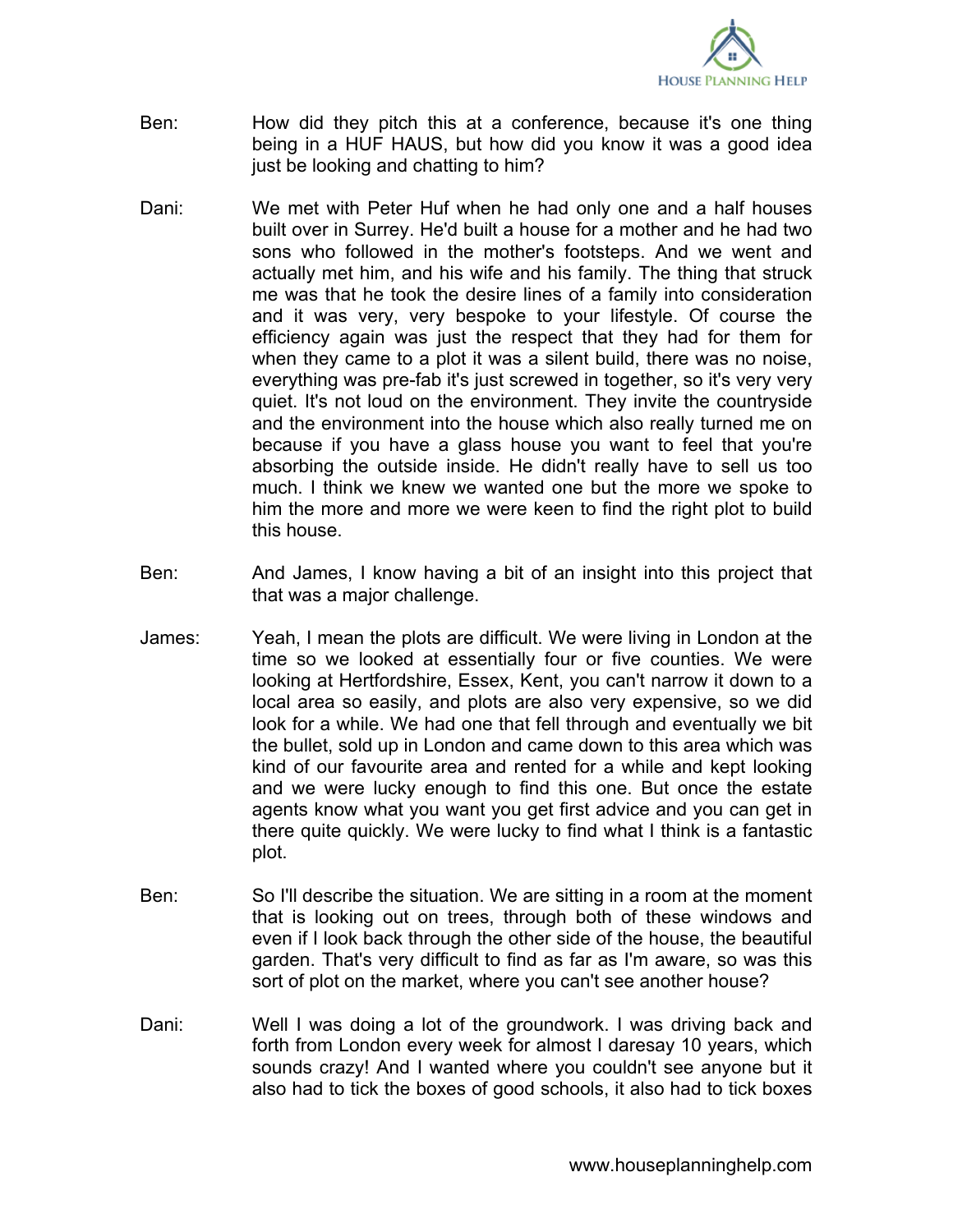

of a good mainline train, and also access was a really big issue because the enormous articulated lorries that they were coming over with, and the crane. You couldn't be down these tiny little lanes or tiny little drive alleyways, you know a lot of them we looked at. So although you might have found an ideal plot that was isolated and ticked all the other boxes, if you had overhanging trees or if you had a very narrow entrance to the plot they wouldn't have been able to turn the lorries and all the rest.

The other issue was that a lot of the plots that I looked at, the residence or the buildings were close to the main road and again we didn't want that because we wanted a footprint behind. So when we got offers we couldn't refuse on the loft up in town I just spent every day up and down, up and down, every road putting my name in letterboxes, you know in the estate agents' offices, looking through their filing cabinets, doing everything I could. Really it was a full-time job.

And fortunately I think a lot of it was luck. This property came on the market on a Monday. It wasn't even drawn up in a proper format, and one of the estate agents who I was working with gave us a tip. She said, look I think this is going to be great for you. We went to see it on a Wednesday, made an offer on a Friday and it was accepted which was great. Then he got further offers but he turned it down so again we were very lucky because he shook our hands and he was actually a decent fellow at the end of the day, who we bought from. And we decided, okay this is it, here we go, no looking back!

- James: The other thing was that it did need to have a habitable property on it. Dani was not prepared to live in a caravan, which is probably understandable! And we did see other plots, where it was with sort of fire damaged houses and stuff where they were great plots but the cost of making the property that was there habitable while we got the planning permission etc, would have been too much, so we needed somewhere that had somewhere to live while we were getting the permission and designing the house and all that sort of stuff. Because obviously you can't really design the house until you've got the plot.
- Ben: Which in a way is quite interesting because a HUF HAUS is a kit house, isn't it? But how bespoke does it get then to your plot?
- James: Well it can be as bespoke as you want really. I mean you can have any size that you want. I mean some of the ones I think they're building out in China and places are 10-12,000 sq.ft, so I always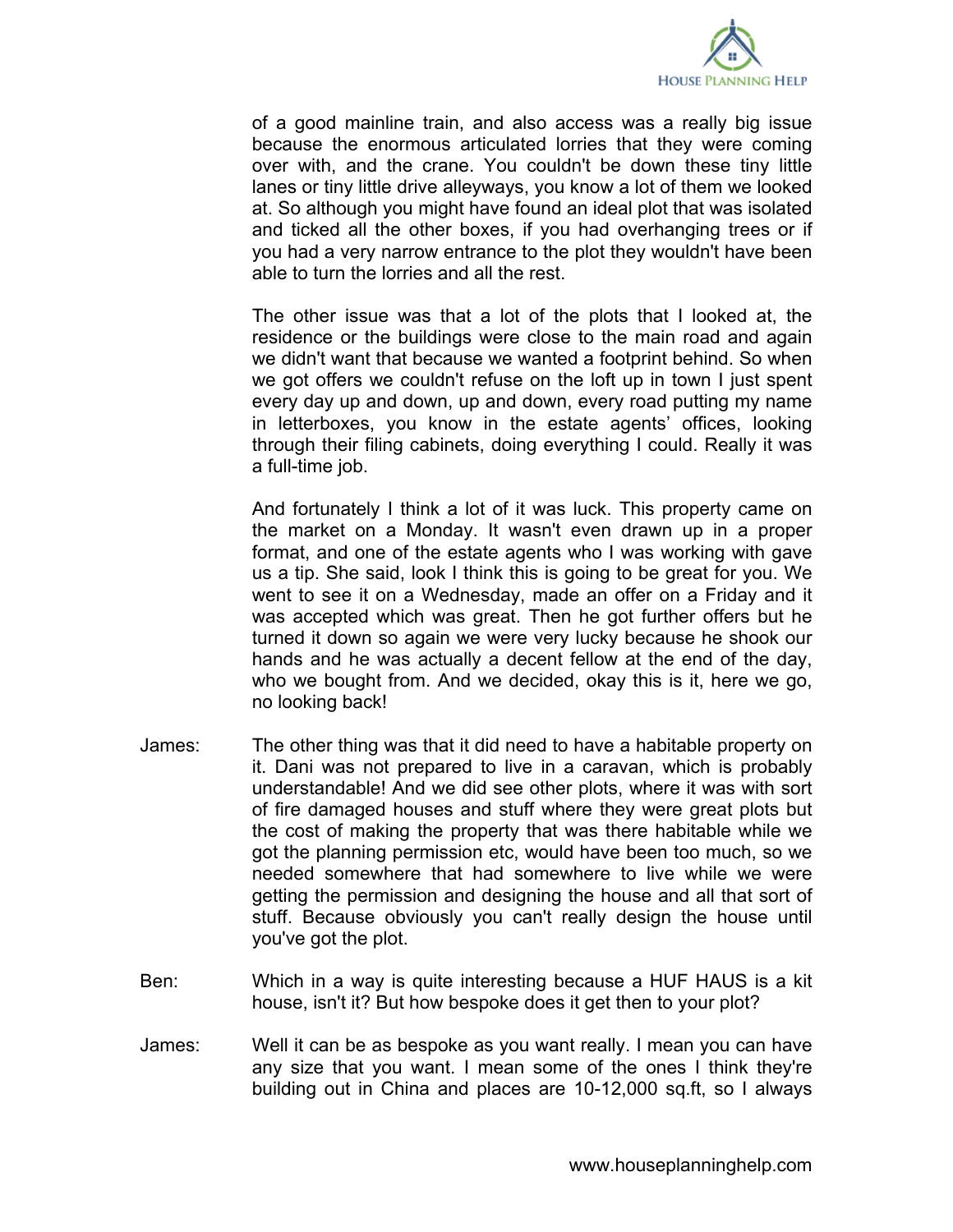

compare it in a way to Lego. I mean when you're a kid playing with Lego you know you had the blocks, so that was the restriction, but after that you could build whatever the hell you wanted with the blocks really, so it's very bespoke. Obviously the internal rooms etc, are all bespoke, but in terms of the height and the shape, and you can see here we've got a lot of different shaped rooms, it's completely bespoke really.

- Ben: The factory that they have, or show village, out there, was it important to go to that or could you get enough information from afar?
- James: You have to go there from a perspective of choosing all your fixtures and fittings basically. So we didn't go there until the house had been designed. It was quite late on in the process and you go in and then you're choosing . . . because all the fitted furniture is all HUF – the kitchen and bathrooms etc, and then obviously you've got your carpeting and light fixtures and everything. And it was quite an intense process because I think we chose the whole lot in pretty much a day, and it had everything there. We'd already had the basic price of the house, and everything is priced in right down to the last door handle, but then it's kind of what do you want in addition to that. And they had you know, taps for 16,000 Euro's, a tap and things that had all LED's and all sorts of funny things, but the choice was immense. It was quite difficult to narrow down exactly what you wanted. I think it was the budget really that narrowed it down mostly for us!
- Ben: It's a bit like having a car and choosing that, you've got the basic model and then built up.
- James: Yeah, very much so yeah, but with obviously a lot more options.
- Ben: Going back to the plot for a moment, so maybe you could tell us a little bit about what was on it Dani and whether you thought you could last the time?
- Dani: Oh gosh, yeah, it was a family that lived here from, I think they bought the property, or actually I daresay they were probably given the property, back in the '70s. And they lived in a shed with no electricity, a tap outside from at least '74-'82. But they really lived off the land this family for a very long time and when we got here I did think, oh my gosh. I had to really gut this house / cottage out and just do so much work so mould wouldn't grow, so when we took a shower it wasn't electrocuting us because the wires were touching the pipes.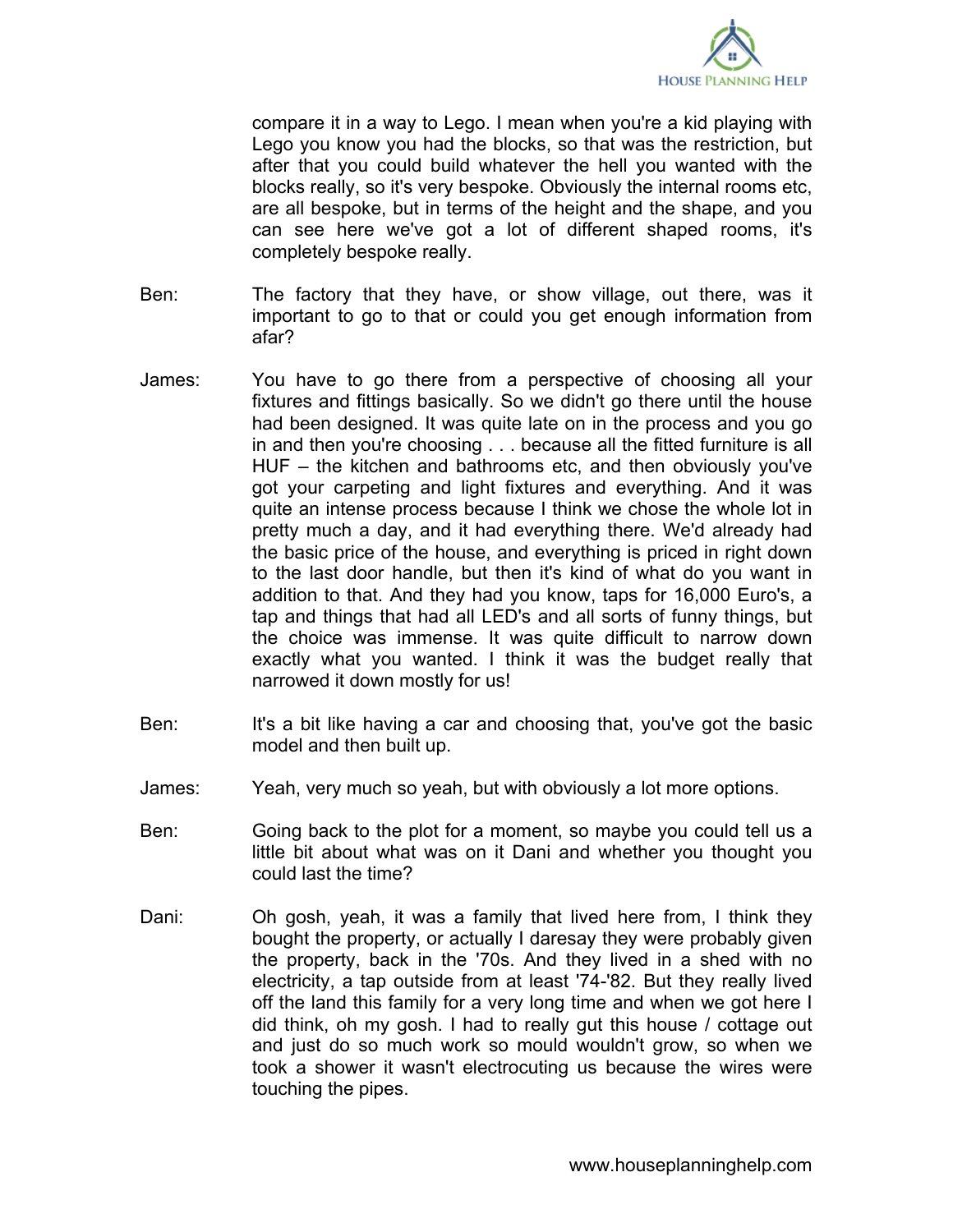

But the advantages of living in that house while we watched the light, while we watched the seasons, I couldn't put a price on that. Because you could really see how the sun fell in the winter and how it burnt through in the summertime and that very very much determined where we were going to situate the various rooms of the house once we broke ground. And that was something an architect just couldn't draw that up, you know, you had to be here to see that.

- Ben: I always think that a HUF HAUS, because it has this reputation of being put together in a matter of just a few days, that once you've got your plot so now it can go up, but I'm imagining it's quite a big space in between there?
- Dani: Yeah, and also like James was saying, our budget was also a big dictator. The Euro went parity with the pound at the time so the advice that they always give you is to put as much into the Euro as possible in the very beginning of the build, which we did, but still you can't predict the flux of the economy and everything.

So, yeah there's so much you can do but then it's not actually until you sit down and start drawing things out that you realise. Because it's very abstract, it's not like you're walking round a house that you're renovating. This is all very two dimensional at the time. It was very abstract to figure out, oh gosh you know, if the living room is here will we be able to see through to the dining room? So we tried to make it feel as organic as possible, even though it's very geometric and rigid.

- Ben: What was important in terms of using that daylight for the different rooms? What did you want where, did you know? Or was it a game of playing?
- Dani: Yeah, I knew we definitely wanted the façade that was all glass to face north because that's where you get the constant light. I knew that from art school, all studios face north. We knew we wanted the kitchen in the east, and a dining room in the west, and I had different giant stakes that I had been running around in the field putting down at different times of year, and saying this is where I want you know the kitchen to be facing. We changed the whole entire aspect of the house about 20/22 degrees, I daresay a couple of weeks before they broke ground which really freaked them out! They were just like, you can't do that, and we were just like, yeah actually no, sorry but . . .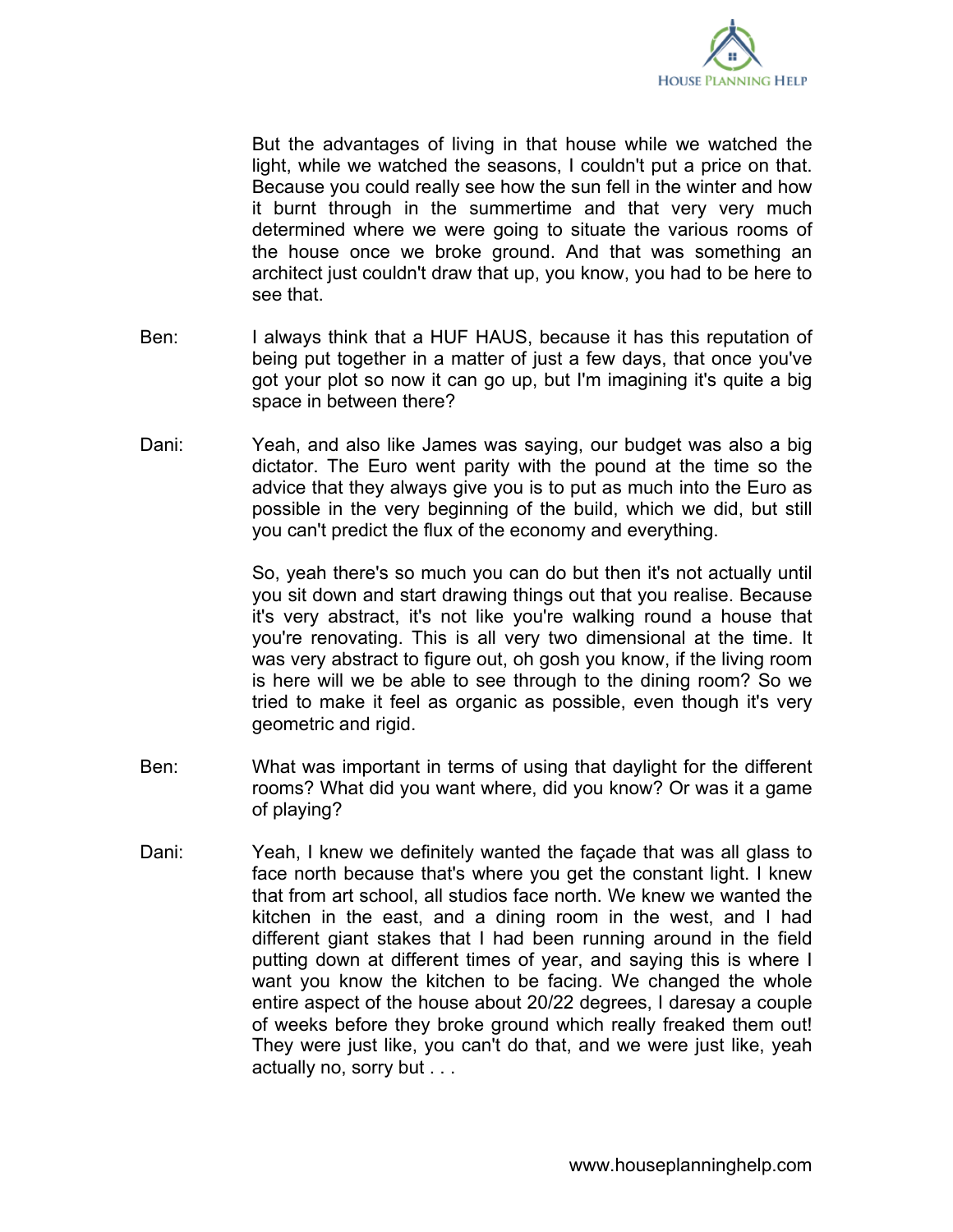

- Ben: But why?
- Dani: Well a) we wanted the light in the morning to be in the east in the kitchen, and b) we realised that when you came up the drive it was more about the journey than the destination. So we didn't want it to sit on this slope as a corporate house, obvious in your face, we wanted it to curve. And it wasn't easy to get them to do a curve [Dani laughs]! You know, very up and down. So we said no, we want you to discover this house as you come up to the property because the drive is rather long, you know it's a good 300m drive and then another hundred metres to the house. So we thought wouldn't it be lovely to discover this house and have it sitting there very ostentatious and so that's why at the last minute we said no, let's move this a bit [Dani laughs]!
- Ben: And James, what happens once you get moving then on the build? Maybe you could describe that process?
- James: Well it was a very easy process actually. I mean the whole thing, we had to move 3000 tonnes of earth to put the basement in, and from starting that process, which we started in the snow, to moving into the house was 5 and a half months so it was essentially an easy process.

I think some of the HUF HAUSES are easier if they don't have the concrete basement, if it's literally just the foundations and then up. But the first thing was to put the foundations in, then they put the concrete basement, which was also pre-fab'd. It's a very strong concrete, the same as they use in the autobahns. If you try drilling into the concrete down there, it's nigh on impossible which I've had to do!

So it was a very quick process, but the top side, so everything we see on this floor, including all the glazing downstairs and all tiling on the roof, that was all done in a week, which is you know incredible. It was incredible to see it. We did a little bit of homespun time lapse photography just to show how quickly it was happening.

- Ben: Is it always this layout that the bedrooms, almost an inverted house, the bedrooms go at the bottom and the living quarters at the top, or is that just the way you wanted it?
- James: Well it wasn't really the way that we wanted it. They're not normally like this, although it's quite common in Europe, but for us it was once we'd spoken to the architect it was a bit of a no-brainer really. Because obviously we've got great views from here and there's no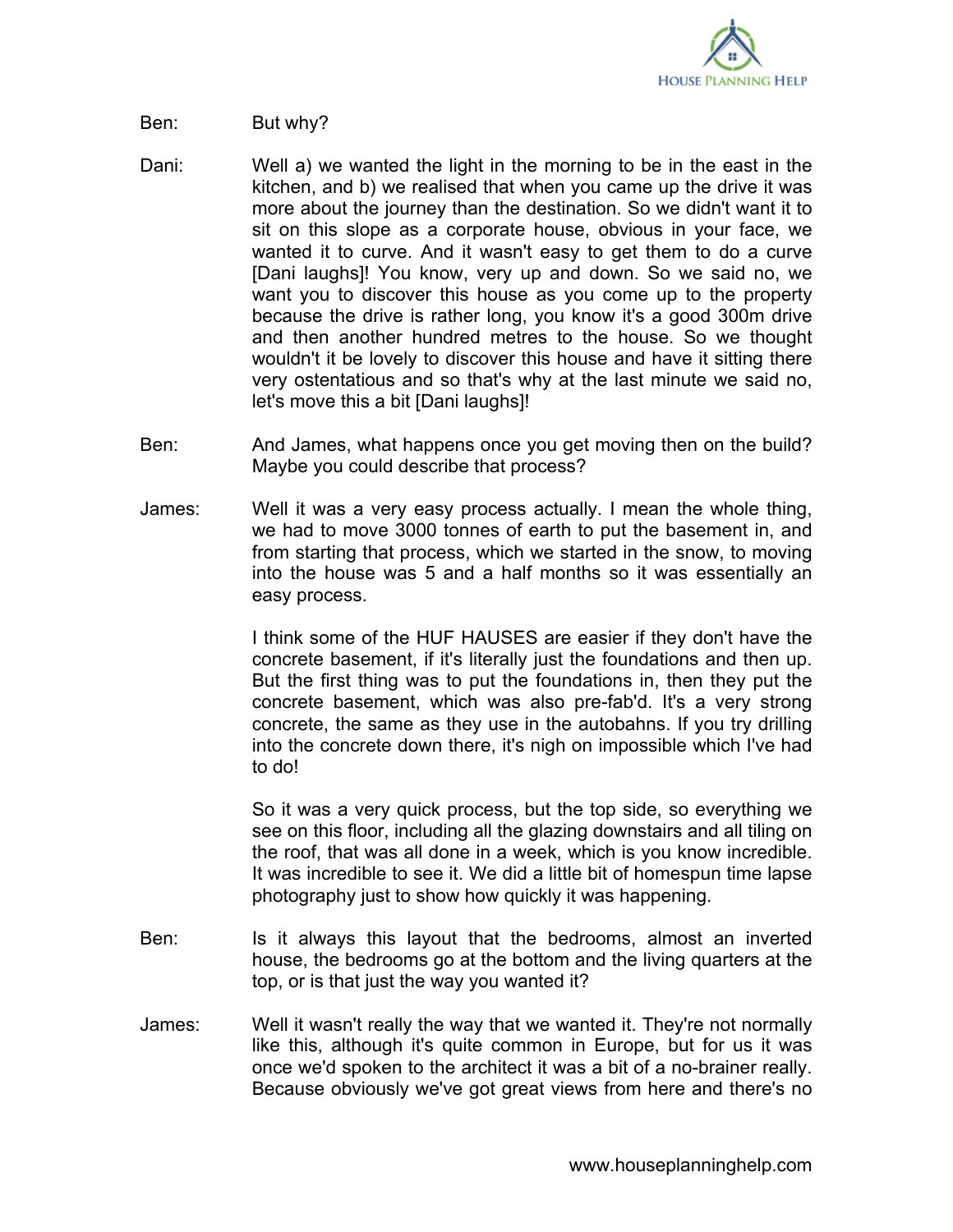

point in having great views from your bedroom and then living underground essentially.

So we wanted the great views here and then put in the bedrooms downstairs, and actually there's a massive benefit to that which is when it's hot in the summer, as you go down the stairs you can feel the temperature change, because obviously you're buried so it's much cooler which is ideal for sleeping in the summer and the converse applies in the winter when it's a bit chilly. You go downstairs you can feel it getting warmer, so it works perfectly.

And whilst it is a basement you've got a solid wall of glass so you don't feel like you're in a basement so one wall in each bedroom, or more than one wall in our bedroom, is glass.

- Ben: That was one thing that really interested me when I first saw this, is the ventilation itself, because we've done a lot of podcasts on Passivhaus, where airtightness, obviously this is an airtight structure, but one of the advantages of using the airtightness is in the ventilation system that you have control, but there's no ventilation system in here, so what does that mean for the indoor air quality?
- James: What you can do is over time, depending on the temperature etc, in the winter you're not going to have as much ventilation but there are a lot of options in terms of the ventilation here. The technology they claim is Roman technology so the idea being that you have these windows quite high up so that if you open a few of them you just get a steady breeze going through the top, so that removes the heat from the air in the summer. And even right at the very top of the building we've got some windows on motors which do the same thing and each of the bedrooms has a door/window where you can ventilate from there.

So you're controlling the ventilation yourself, it's a manual process and obviously you have more things open in the summer and in the winter you have less things open from a temperature perspective.

And one thing worth pointing out as well in terms of ventilation in the summer, a lot of people would think if you're living in a glass house that it's going to be really hot. But one of the clever designs is as you can see up here, is that they have a massive overhang with the windows, so that causes two things to happen. First of all, you'll very rarely get rain on your windows and we've got 105 windows in this house, so the cleaning costs could be massive! So we don't get rain which means you don't really need to clean very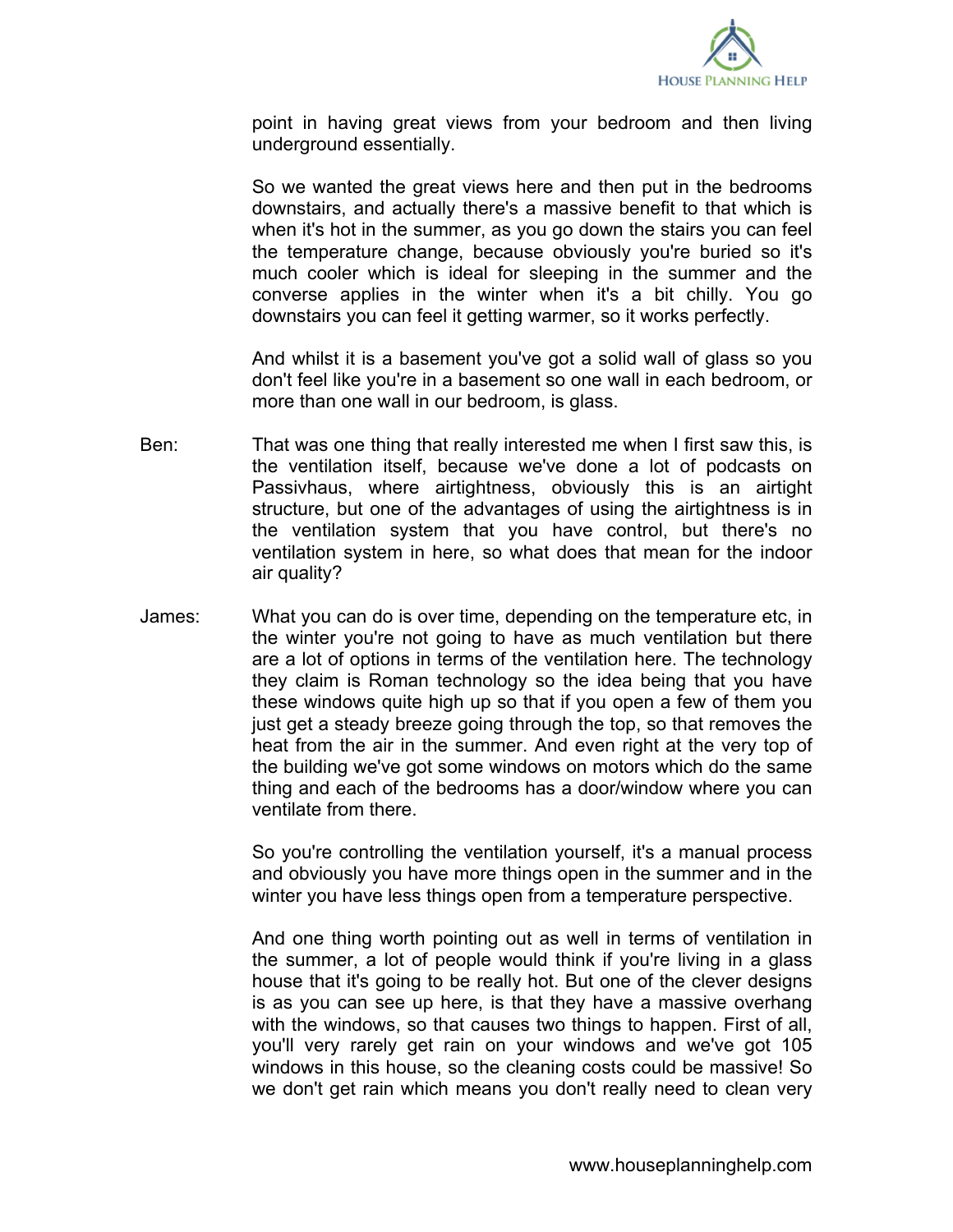

often, and secondly, in the summer you don't get any direct sunlight into the house, except first thing in the morning and last thing at night, so it's not like living in a greenhouse. So all you need then is the ventilation and it's quite a bit cooler in the house than it is outside.

- Ben: Another part of the HUF HAUS which seems to be almost a key point, is this two sidedness. Are they all like this Dani, that they have the two pitches?
- Dani: No, this is called the butterfly house, they call this one, which is not a very masculine name for a very masculine looking house! So again every one of them is bespoke and they do it by bays. I think they start off at 4 bays, and then they go up to 8 bays. This is an 8 bay. The whole thing is worked out on a 2.5 square which are what these windows are surrounding us, and then you tack on, like James was saying Lego, however many you want.

And again also they look at the site and they take very much into consideration what they'll be permitted to build from a height point of view, from an impact point of view and they recommend so many things. And obviously if you don't get permission for one size or one shape they can do other shapes. You know they can just do a more traditional build, they can do a build where you have a very long roof on one side and a very short roof on the other. They call that a saltbox house in the States. I think this is their crown, in a sense that this is the one they are mostly known for and we were very lucky to get it. We're very happy we got this one.

- Ben: I have heard an architect mentioned a couple of times, is that one through HUF HAUS?
- James: It's actually Peter Huf who, I mean there's three brothers who, it's a family concern essentially. It's been going since I think the early part of the 1900's. Originally it was a timber company and then they moved into houses and obviously it's a timber framed house. But Peter Huf went to I think Chicago University and studied architecture and his brothers were also architects, so they're part of the company but they're also the architects for the houses.
- Ben: Even today do you think?
- James: Yeah yeah, absolutely. I mean they're the next generation. Peter is probably in his 40's I guess, late 40's.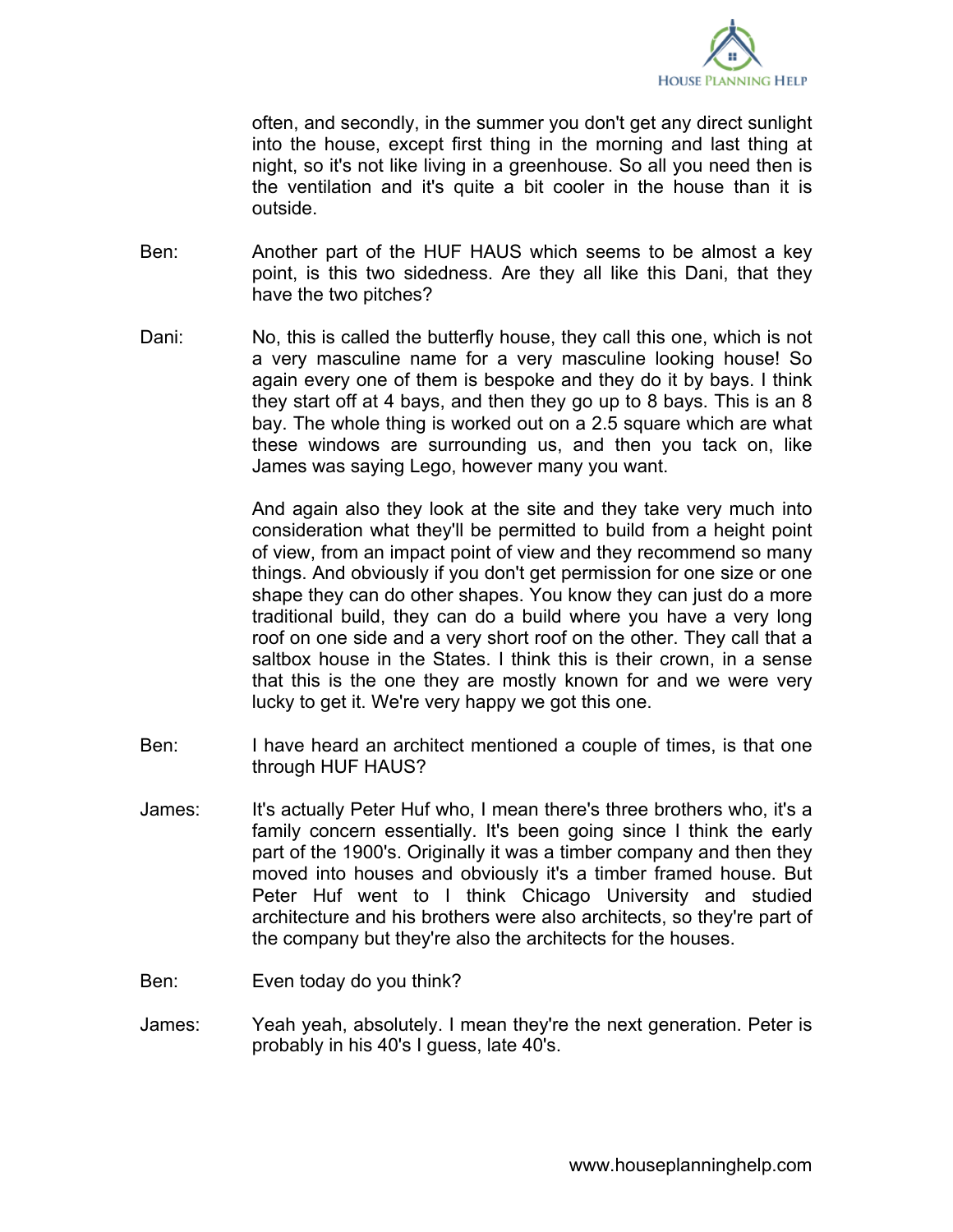

- Ben: Something that I heard you mention before is that they do tend to come back and have a look over the structure every so often, which I think is a good follow up service.
- James: Yeah, it's a bit like buying a car where you get it serviced though. They've got I think about 160 of these houses now in the UK so they're over here on a fairly regular basis. Obviously we're quite close to the Channel Tunnel so they have to come past here I suppose fairly regularly and yeah, they'll come past and see if anything needs doing. They'll recommend you know, as and when you might need things painting etc, and just come by and see if there's any issues with the house. And that's sort of a continuing process. And it's quite useful because obviously they know the house and how it's built better than anyone else so it's good to have them involved.
- Ben: Were there any other challenges in terms of once the structure was up and just getting it habitable into a house, a home?
- Dani: It was so overwhelming because everyone knows the stress of having a room, a kitchen say, redoing your kitchen. Well the amount of manuals that I used to have to go to sleep reading. And that's one thing I probably should have done is ask for the manuals before we actually built the house because we had I can't imagine how many new appliances, and clocks to set and just different gadgets throughout the house. So that was a bit tricky at first but it all runs so smoothly and they do talk you through it.

There is definitely this handover transition where they show you and they set things up as a *this is what generally is used*, but then obviously you can tweak things, put your own fingerprints on how you'd like things set up, whether it's your lights being dimmed to a certain level.

But there's a lot of bells and whistles in the house that you just think oh gosh, that's how you dim this light, I didn't realise there's another switch here, and so it took us a while to settle in with that. I say a while, a few weeks. But again, because we designed the kitchen the way we wanted it all our fixtures and fittings and things like that, our own things, just fit in very very easily.

The kids loved it. They couldn't wait to get in their bedrooms and put all their stuff everywhere and put their fingerprints all over it, so I wouldn't say it was challenging, it was really exciting. It was really a whole whirlwind of getting in and making it ours really.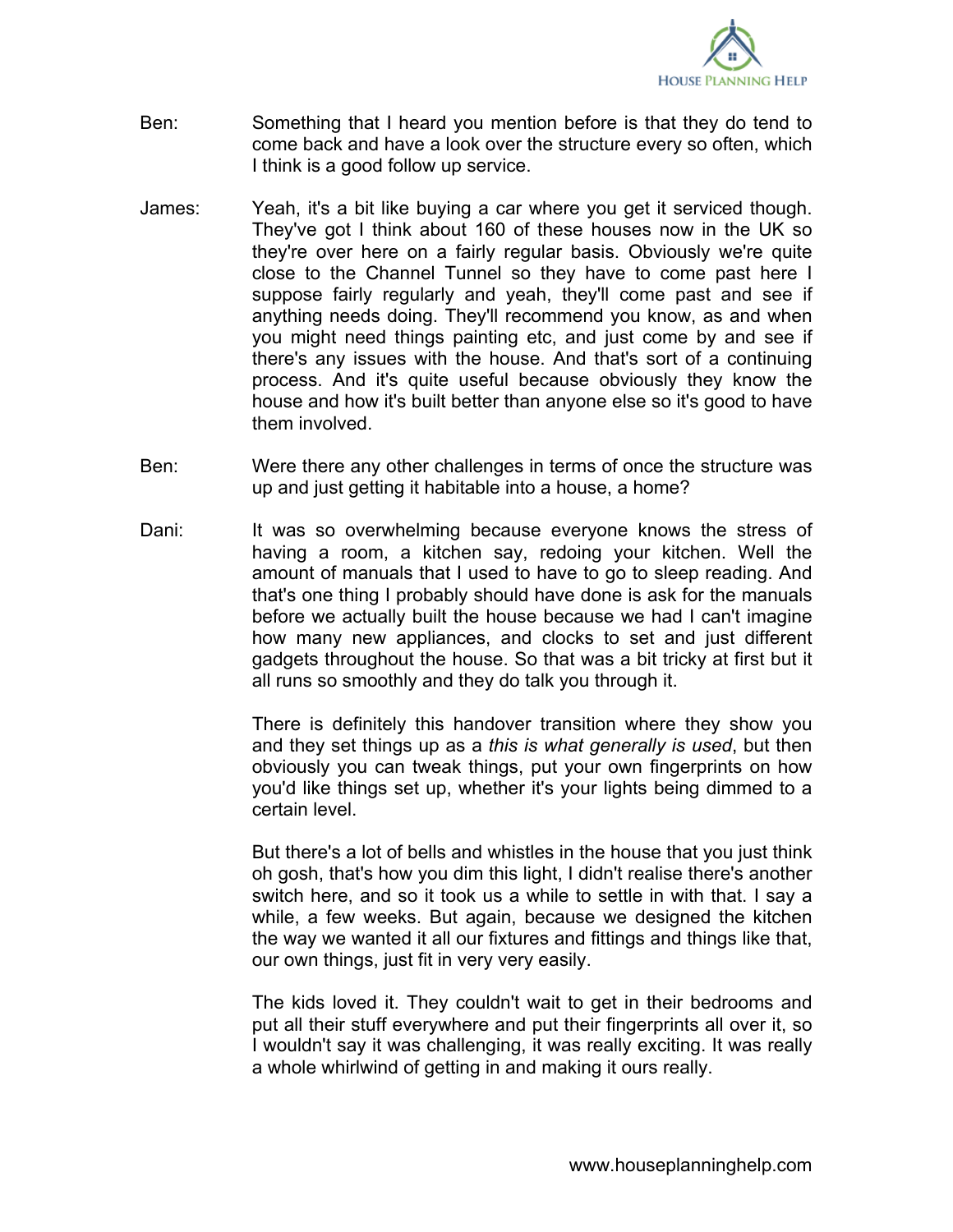

- Ben: And what's it been like to live in?
- Dani: We love this house. I appreciate it every day, I have to say, I really do wake up every day and appreciate it because we worked so hard as a family and really as a community. The support I had from friends and family, to say don't worry, you'll get it built, because we were there for almost 3 years in the little house. And it's great because we knew when we had our friends down from London where they'd want to sit and read the newspapers and they do. And we knew when the kids' friends came over and they wanted to make a stir fry where they'd gravitate towards, and it's very intuitive, the house is very very intuitive. If you want a glass it's next to the sink, if you want a cup it's next to the kettle, if you want, I don't know, a towel it's right there in the bathroom. It's just very very comfortable, easy, very accessible house to live in and we love it. We have so many parties, inside outside, four seasons, yeah, we have a lot of fun in this house.
- Ben: The renewable technology is quite well hidden, but maybe you could tell me a bit about that James?
- James: Yeah, we did look at solar panels but at the time the solar things would really be for hot water heating. It wouldn't be for electrics, so we didn't go that route. For the heating we've got a ground source heat pump, which basically involved putting about 800m of pipe out into the field which was quite a cost efficient process actually. Then there's a heat exchanger downstairs so that does all our heating and all the hot water so we've got no oil or gas bills.

We also drilled a well on the property which originally we were running the house off. We're now actually on the mains but we run all the water, which is quite considerable, in the garden off the well which means obviously if you get a hosepipe ban in a drought time we've got plenty of water to keep the plants going. Other than that that's all we did. So we get water and electricity in and the rest of it is done on site as it were.

- Ben: Is there anything else that we should have mentioned, maybe big gaps in the journey just before we finish up?
- Dani: I have to say, if you had to do it all over again yes, you would do it maybe slightly differently. But you can't predict any hurdles that you're going to come across. There weren't any hidden costs with this house at all, that's one thing I have to say. It was done on time, to budget. There were no surprises at all. And it was a real pleasure once, you know, the process had got underway. What it takes to